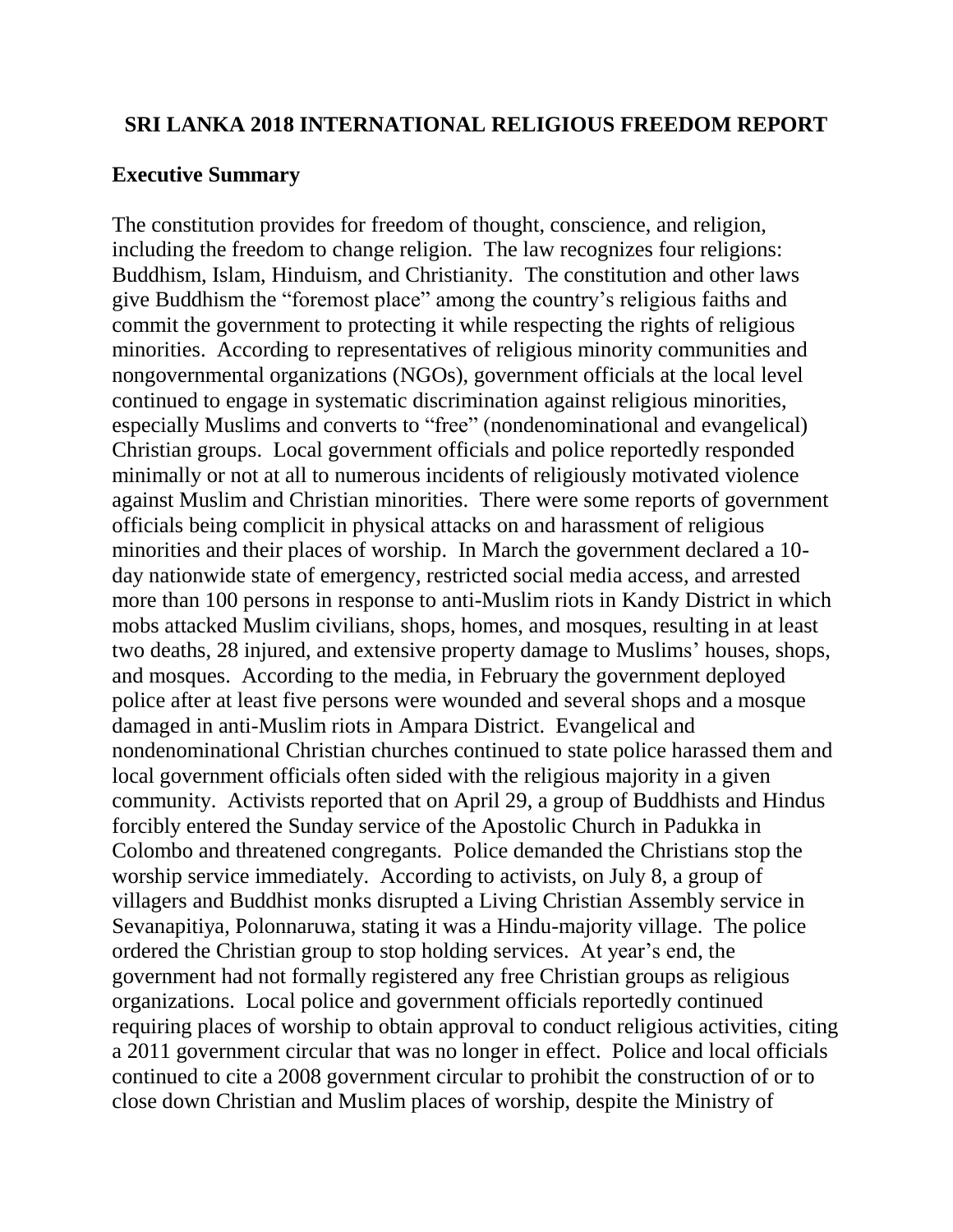Buddha Sasana and Religious Affairs (Ministry of Buddha Sasana) determining in May that the circular only applied to Buddhist facilities.

Attacks on religious minorities continued. As of October the National Christian Evangelical Alliance of Sri Lanka (NCEASL) documented 74 incidents of attacks on churches, intimidation of and violence against pastors and their congregations, and obstruction of worship services. According to civil society groups, social media campaigns targeting religious minorities fueled hatred and incited violence. Buddhist nationalist groups such as the Bodu Bala Sena (BBS, Buddhist Power Force) continued to promote the supremacy of the ethnic Sinhalese Buddhist majority and denigrate religious and ethnic minorities, especially via social media during the Kandy riots in March. Civil society organizations continued efforts to strengthen the capacity of religious and community leaders to engage in peacebuilding activities through district-level interreligious reconciliation committees that were created following the end of the civil war in 2010 between the predominantly Buddhist Sinhalese majority and the Tamil minority (mainly Hindu with a significant Christian minority).

The U.S. embassy repeatedly urged political leaders to defend religious minorities and protect religious freedom for all, emphasizing the importance of religious minorities in the national reconciliation process. Embassy personnel met often with religious and civic leaders to foster interfaith dialogue. The U.S. government also funded multiple foreign assistance programs designed to build on global best practices in interfaith and interreligious cooperation, dialogue, and confidence building. In March the Special Advisor for Religious Minorities attended a conference led by the Religious Freedom Institute and engaged with the government and civil society leaders. He met with religious and community leaders and senior government officials to discuss religious freedom. The Ambassador publicly condemned the anti-Muslim violence in Kandy in March.

## **Section I. Religious Demography**

The U.S. government estimates the total population at 22.6 million (July 2018 estimate). The 2012 national census (the most recent) lists 70.2 percent of the population as Buddhist, 12.6 percent Hindu, 9.7 percent Muslim, and 7.4 percent Christian. According to census data, the Theravada Buddhist community, which comprises nearly all the country's Buddhists, is a majority in the Central, North-Central, Northwestern, Sabaragamuwa, Southern, Uva, and Western Provinces.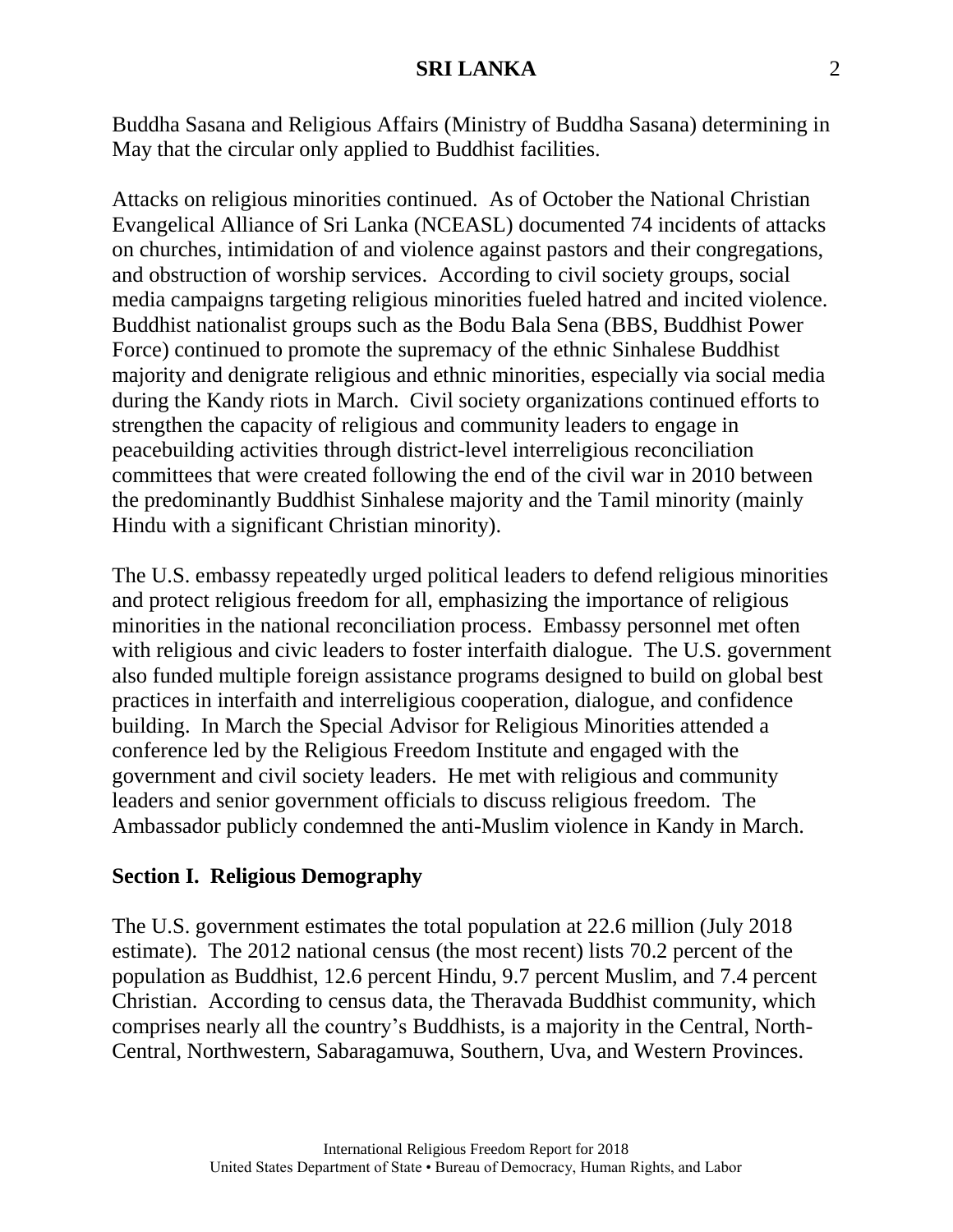Tamils, mainly Hindu with a significant Christian minority, constitute the majority in the Northern Province and constitute the second largest group, after Muslims, in the Eastern Province. Most Muslims self-identify as a separate ethnic group. Tamils of Indian origin, who are mostly Hindu, have a large presence in the Central, Sabaragamuwa, and Uva Provinces. Muslims form a plurality in the Eastern Province, and there are sizable Muslim populations in the Central, North-Central, Northwestern, Sabaragamuwa, Uva, and Western Provinces. Christians reside throughout the country but have a larger presence in the Eastern, Northern, Northwestern, and Western Provinces, and a smaller presence in Sabaragamuwa and Uva Provinces.

Most Muslims are Sunni, with small Shia and Ahmadi minorities. An estimated 82 percent of Christians are Roman Catholic. Other groups include Church of Ceylon (Anglicans), the Dutch Reformed Church, Methodists, Baptists, Assembly of God, Pentecostals, The Church of Jesus Christ of Latter-day Saints, and Jehovah's Witnesses. Christian evangelicals and other "free" (evangelical and nondenominational Protestant) groups have grown in recent years, although there are no reliable estimates of their numbers. According to the government, membership remains low compared to the larger Christian community. Although the government does not recognize Judaism as an official religion, there is a small Jewish population living in different parts of the country.

# **Section II. Status of Government Respect for Religious Freedom**

## **Legal Framework**

According to the constitution, every person is "entitled to freedom of thought, conscience, and religion," including the freedom to choose a religion. The constitution gives citizens the right to manifest their religion or belief in worship, observance, practice, or teaching, both in public and in private. The constitution accords Buddhism the "foremost place" among the country's religious faiths and requires the government to protect it, although it does not recognize it as the state religion. A 2003 Supreme Court ruling determined the state is constitutionally required to protect only Buddhism, and other religions do not have the same right to state protection. The same ruling also held that no fundamental right to proselytize exists or is protected under the constitution.

In 2017 the Supreme Court determined the right to propagate one's religion is not protected by the constitution.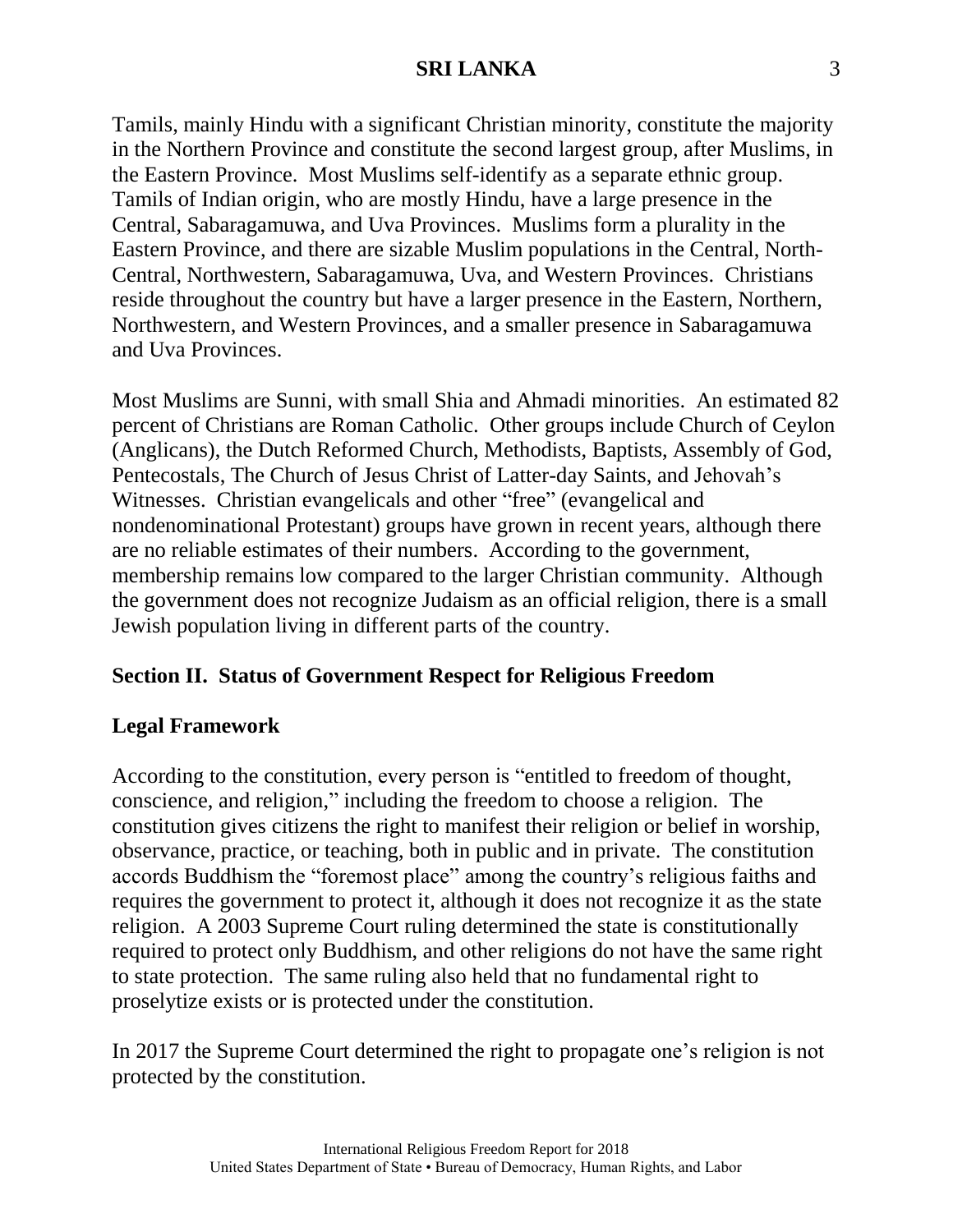The law recognizes four religions: Buddhism, Islam, Hinduism, and Christianity. There is no registration requirement for central religious bodies of these four groups. New religious groups, including groups affiliated with the four recognized religions, must register with the government to obtain approval to construct new places of worship, sponsor religious worker (missionary) visas/immigration permits, operate schools, and apply for subsidies for religious education. Religious organizations may also seek incorporation by an act of parliament, which requires a simple majority and affords religious groups state recognition.

The government adheres to a 2008 ministerial circular, introduced by the Ministry of Buddha Sasana, requiring all groups, regardless of their religion, to receive permission from the ministry to register and construct new places of worship. In June 2017, a Supreme Court ruling effectively upheld the registration requirements. In May the Ministry of Buddha Sasana ruled that the 2008 circular on registration and construction of religious facilities only applied to Buddhist religious sites. According to some legal experts, however, there is no explicit basis in national law for compulsory registration of places of worship with the state.

Specific government ministers are responsible for addressing the concerns of each major religious community. Departmental and ministerial assignments are based on the religion of the respective incumbent minister and change when a new minister of a different faith takes office – a customary political tradition that has spanned the past several governments.

Religion is a compulsory subject in both public and private school curricula. Parents may elect to have their children study Buddhism, Islam, Hinduism, or Christianity, provided sufficient demand (at least 15 students) exists within the school for the chosen subject. Students may not opt out of religious instruction. All schools teaching the Sri Lankan Ordinary Level syllabus must use the Ministry of Education curriculum on religion, which covers the four main religions and is compulsory for the General Certificate Education Ordinary Level exams (equivalent to U.S. grade 12). International schools not following the Sri Lankan Ordinary Level syllabus are not required to teach religious studies.

Matters related to family law, including divorce, child custody, and property inheritance, are adjudicated either under customary law of the ethnic or religious group in question or under the country's civil law. Religious community members, however, report the practice varies by region, and numerous exceptions exist. Sharia and cultural practice typically govern marriages and divorces of Muslims while civil law applies to most property rights. According to civil society groups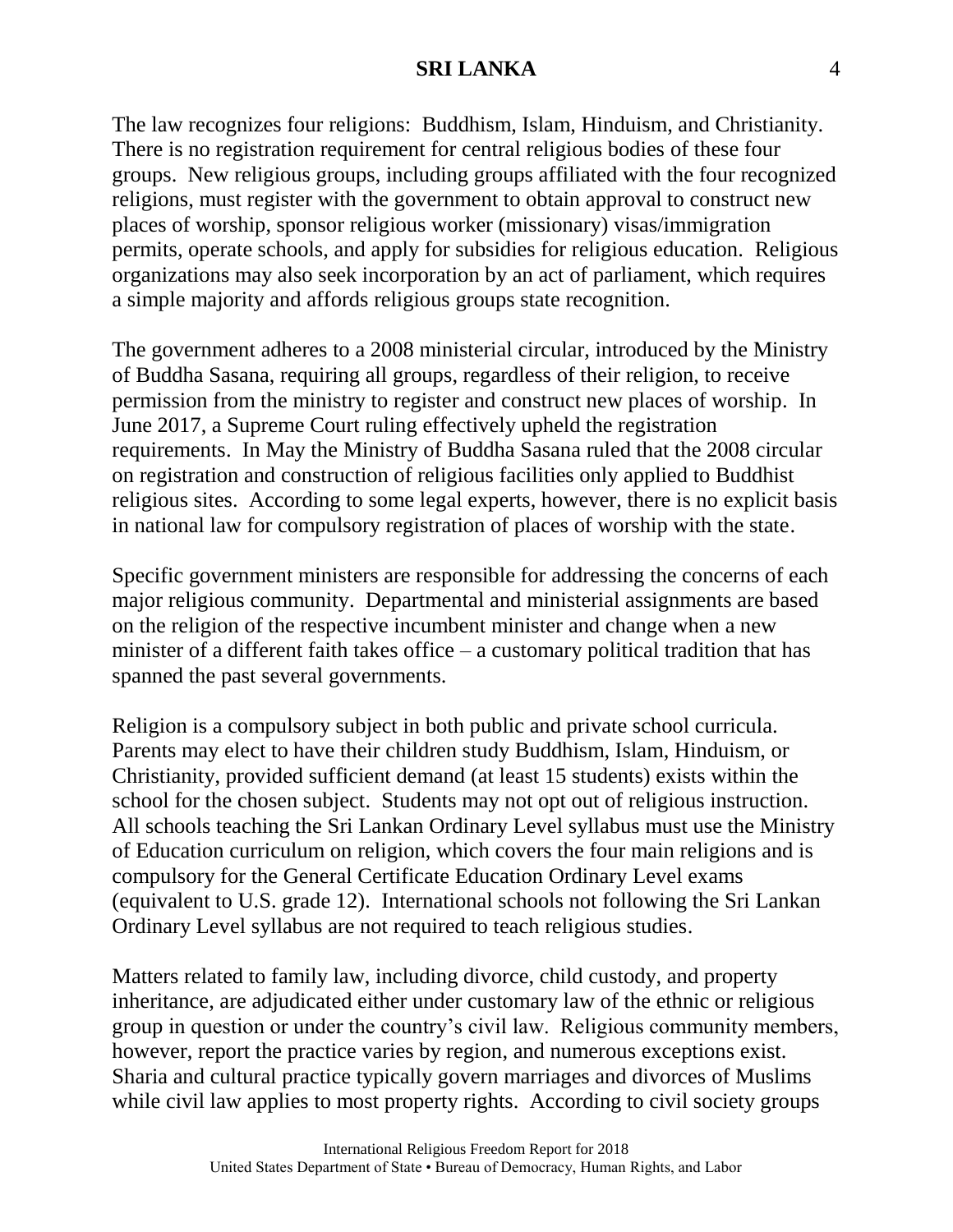in the Northern Province, civil law governs marriages while the Thesawalamai (Hindu) customary law often governs the division of property. Civil law also governs most marriages of Sinhalese and Tamils of various religions, including mixed marriages or those of individuals who claim no religious affiliation.

The country is a party to the International Covenant on Civil and Political Rights.

## **Government Practices**

On March 6, the government imposed a nationwide 10-day state of emergency, restricted access to social media, and deployed hundreds of police following several days of anti-Muslim attacks in Kandy District that left two dead and 28 injured. According to media reports, Sinhalese Buddhist nationalist gangs perpetrated the violence, which reportedly began after a group of Muslim men in the town of Digana was accused of killing a Sinhalese Buddhist over a traffic dispute. The Muslim Council of Sri Lanka said rioters thoroughly damaged 33 houses, partially damaged 256 houses, and destroyed 163 shops and 47 vehicles. In addition, a number of mosques were damaged in various locations. Police arrested more than 100 persons. According to some local activists and the media, however, police did not intervene in a timely fashion to stem the rioting. On March 17, the Terrorism Investigation Division arrested Amith Weerasinghe, leader of Maha Sohon Balakaya, a Sinhalese Buddhist nationalist group, in connection with the Kandy riots. The Kandy High Court released Weerasinghe and five others on bail on October 29. As of year's end, police had made no more arrests, but many cases remained pending.

NCEASL said free Christian groups continued to state police and local government officials were complicit in physical attacks on and harassment of religious minorities and their places of worship. Christian groups said officials and police often sided with the religious majority in a given community.

Christian religious freedom media outlets reported that, according to NCEASL, in October a group of unidentified persons abducted a pastor in Avissawella and held him for 24 hours. The pastor was returning home by motorbike when a police officer flagged him down. The media outlets stated the group beat him and administered electric shocks, threatened him, and told him to stop his religious worship activities in the area.

According to media reports, on February 27, the government deployed police to contain the situation after an anti-Muslim riot in Ampara District in the Eastern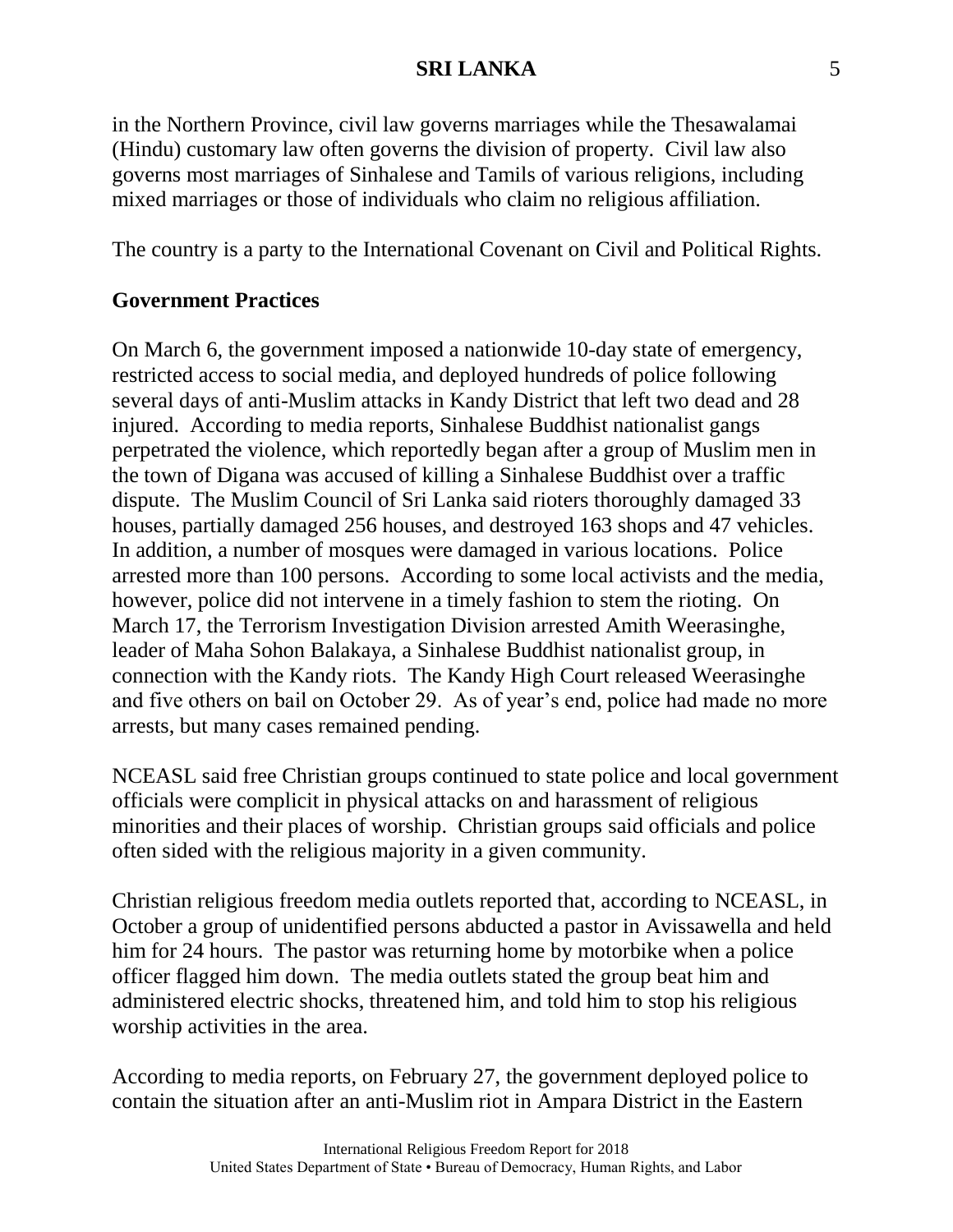Province left at least five persons wounded and several shops and a mosque damaged. The attack occurred after a group of Sinhalese accused a Muslim shop owner of incorporating "sterilization pills" into food. The online news outlet thehindu.com reported President Maithripala Sirisena said such incidents were detrimental to reconciliation in the country, and that Rajavarothiam Sampanthan, leader of the opposition Tamil National Alliance party, condemned the attacks and called for "stern action" against the perpetrators. Siraj Mashoor, a political activist based in Ampara District, told the media the police response was "rather slow."

On April 29, according to local activists, a group of approximately 20 persons, including local Buddhists and Hindus, forcibly entered the Apostolic Church, Padukka, located in Colombo, during the Sunday service and threatened congregants. Multiple individuals struck a female congregant and the owner of the home in which the church meets. Police intervened and brought the attackers and congregants to the police station in Padukka. According to members of the congregation, the police officer in charge demanded the Christians stop their religious worship activities immediately and told the others to file a complaint against the Christians if they continued. He also reportedly scolded the pastor's wife in what activists described as derogatory language and refused to accept a complaint regarding the assault on the owner of the premises.

On July 8, according to NGO reports, a mob from the surrounding villages and four Buddhist monks forcibly entered a Living Christian Assembly church in Sevanapitiya, Polonnaruwa. One of the Buddhist monks pushed the pastor aside, physically assaulted a congregant, and seized two Bibles that were in the church and took them away. The victims reportedly stated the mob claimed that Sevanapitiya was a Hindu-majority village and the pastor would not be allowed to enter the village and conduct services. Later that day, according to NGO reports, the police officer-in-charge of the Welikande Police Station and a Buddhist monk came to the church and ordered the Christian group to stop holding services there. The incident occurred on land under the jurisdiction of the Mahaweli Development Authority, which reportedly often prohibits unregistered congregations from worshiping on state land under its control without prior permission from officials.

In two separate instances in March and July the government paid compensation to the victims of 2014 anti-Muslim riots in Aluthgama, in which, according to media reports, four persons died, 80 were injured, and 200 houses and 73 commercial buildings were damaged. As of year's end, some court cases were pending.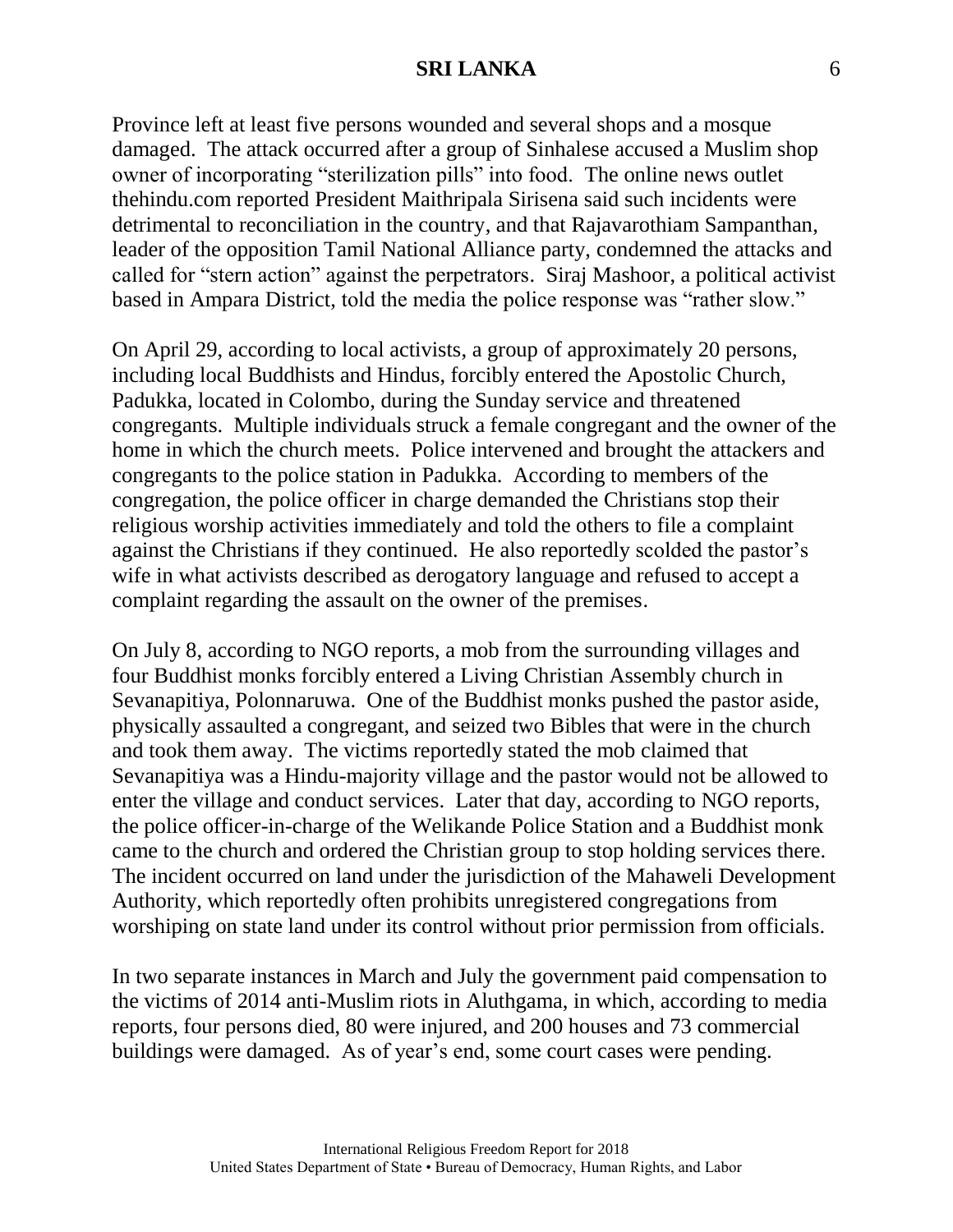The Department of Christian Religious Affairs launched a public awareness campaign to encourage local congregations of nondenominational groups to register as religious organizations in 2016, but at year's end the government had not registered any new groups because a political decision on whether or not the ministry would register these groups was still pending, according to officials. Instead, unregistered free Christian groups continued to incorporate as commercial trusts, legal societies, or NGOs to engage in financial transactions, open bank accounts, and hold property. Without formal government recognition via the registration process, however, nondenominational churches said they could not sponsor religious worker visas for visiting clergy and faced restrictions on holding meetings or constructing new places of worship. According to free Christian groups, they experienced two major difficulties in complying with local officials' registration requirements. First, rural congregations often could not obtain deeds to land due to the degradation of hard copy Land Registry documentation and incomplete land surveys. Second, without the consent of the majority of the local community or the local Buddhist temple, local councils often opted not to approve the construction of new religious buildings. Church leaders said they repeatedly appealed to local government officials and the ministry responsible for Christian religious affairs for assistance, with limited success.

According to members of the Christian groups in question, local authorities sometimes demanded Christian groups stop worship activities or relocate their places of worship outside the local jurisdiction, ostensibly to maintain community peace. Local police and government officials reportedly continued to cite a 2011 government circular requiring places of worship to obtain approval to conduct religious activities. The Ministry of Buddha Sasana, however, revoked the 2011 circular in 2012. Police also reportedly cited the 2008 circular on construction of religious facilities to prohibit, impede, and close down Christian and Muslim places of worship.

According to Christian and Muslim civil society groups, official harassment often happened in concert with harassment by local Buddhist monks and Buddhist nationalist organizations. According to civil society sources, on January 12, the pastor of Jesus Evangelical Church in Kallady, Batticaloa received a letter from the Verugal divisional secretary instructing the pastor to cease conducting worship activities at his residence due to opposition from the villagers.

According to local sources, on January 19, the government land officer in the Ampara District Secretariat demanded the pastor of an Assemblies of God church stop worship activities immediately. The land officer reportedly said the pastor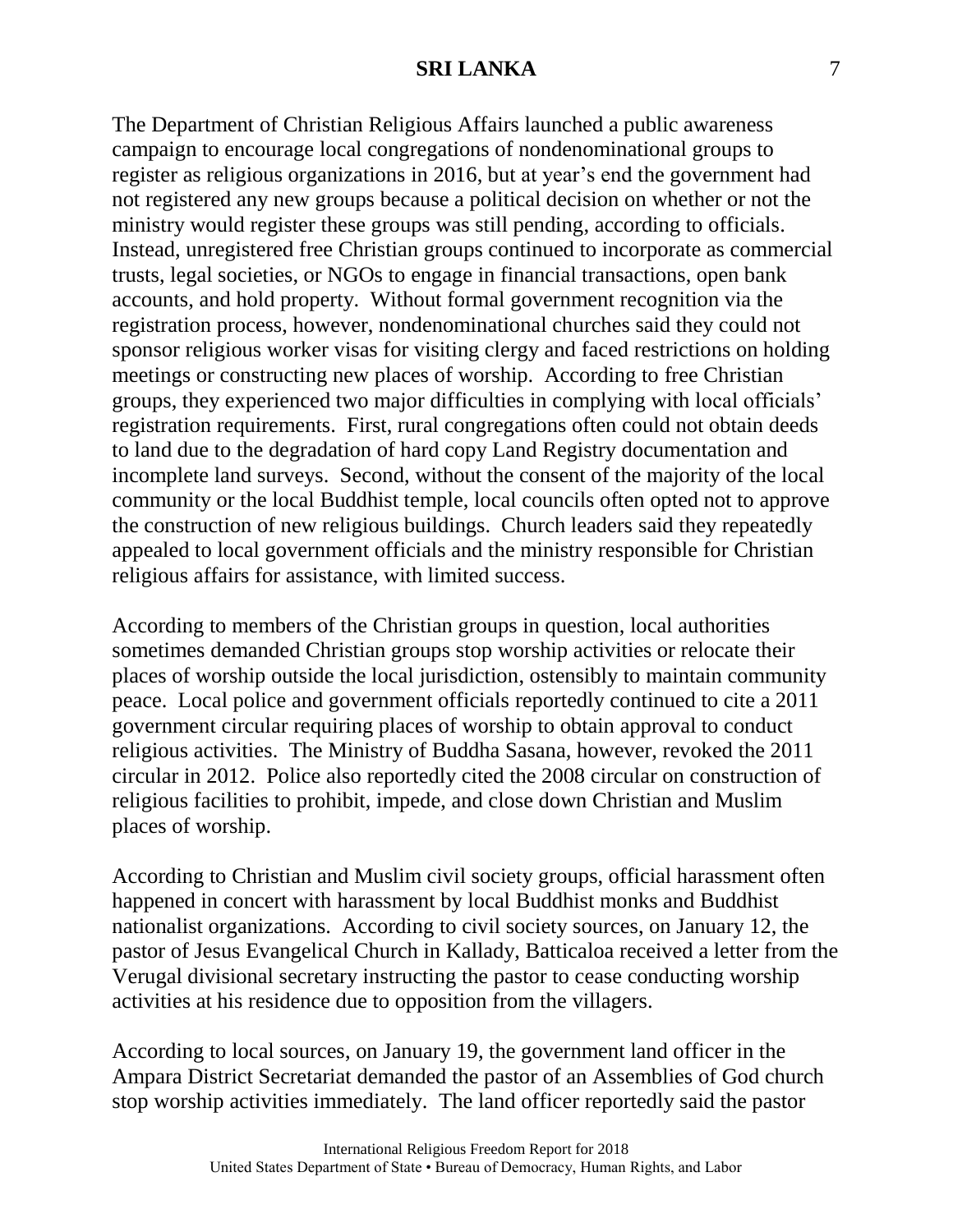had no constitutional right to engage in religious activities and the regulations of the Mahaweli Development Authority superseded constitutional protections afforded residents of other parts of the country. The sources stated government officials threatened to seize the church's land and tried to coerce the pastor into signing a letter promising not to hold Christian services at the site. The pastor, however, refused to sign. Later that same day, the pastor met with the additional district secretary (ADS), who he said forcibly took the pastor's mobile phone to ensure that he would not record their conversation. The ADS then reportedly reiterated the statements of the land officer and demanded the pastor stop conducting prayer meetings at his personal residence. When the pastor refused, the ADS called a Buddhist monk in the area and told him the monks could now decide on a course of action.

According to NCEASL, on October 7 and 14, a crowd led by a Buddhist monk threatened a pastor of the Assemblies of God in Bulathkohupitiya in Kegala District and his family during Sunday worship services. The monk demanded the pastor produce evidence of the church's registration and a list of its congregants. Police officers from the Bulathkohupitiya police station reprimanded and dispersed the crowd, stating everyone had the right to practice their religion freely. The officer-in-charge, however, requested the pastor refrain from filing a formal complaint and convened a meeting on October 15 among all parties. The pastor stated that during the meeting two Buddhist monks, the Bulathkohupitiya divisional secretary, and a neighbor living next to the church premises demanded the pastor stop holding services in the church. The pastor, however, refused to comply and the police said he would need to attend another meeting at a later date. The case remained pending at year's end.

Civil society groups and local politicians continued to state the construction of Buddhist shrines by Buddhist groups and the military in the predominantly Hindu and Muslim Northern and Eastern Provinces constituted religious intimidation, as some shrines were built in areas with few, if any, Buddhist residents. According to local politicians in the north, the military sometimes acted outside its official capacity and aided in the construction of Buddhist statues.

According to civil society reports, on September 5, local residents resisted an attempt by a group of Buddhists to place a statue of Buddha on Kurunthur Mountain in Kumilamunai, Mullaitivu. The Buddhists stated there was an ancient Buddhist connection to the mountain. Local residents said the mountain had only ever had a Hindu temple and disputed the historical existence of any Buddhist temple. On October 5, Buddhist monks told the Mullaitivu Magistrate Court an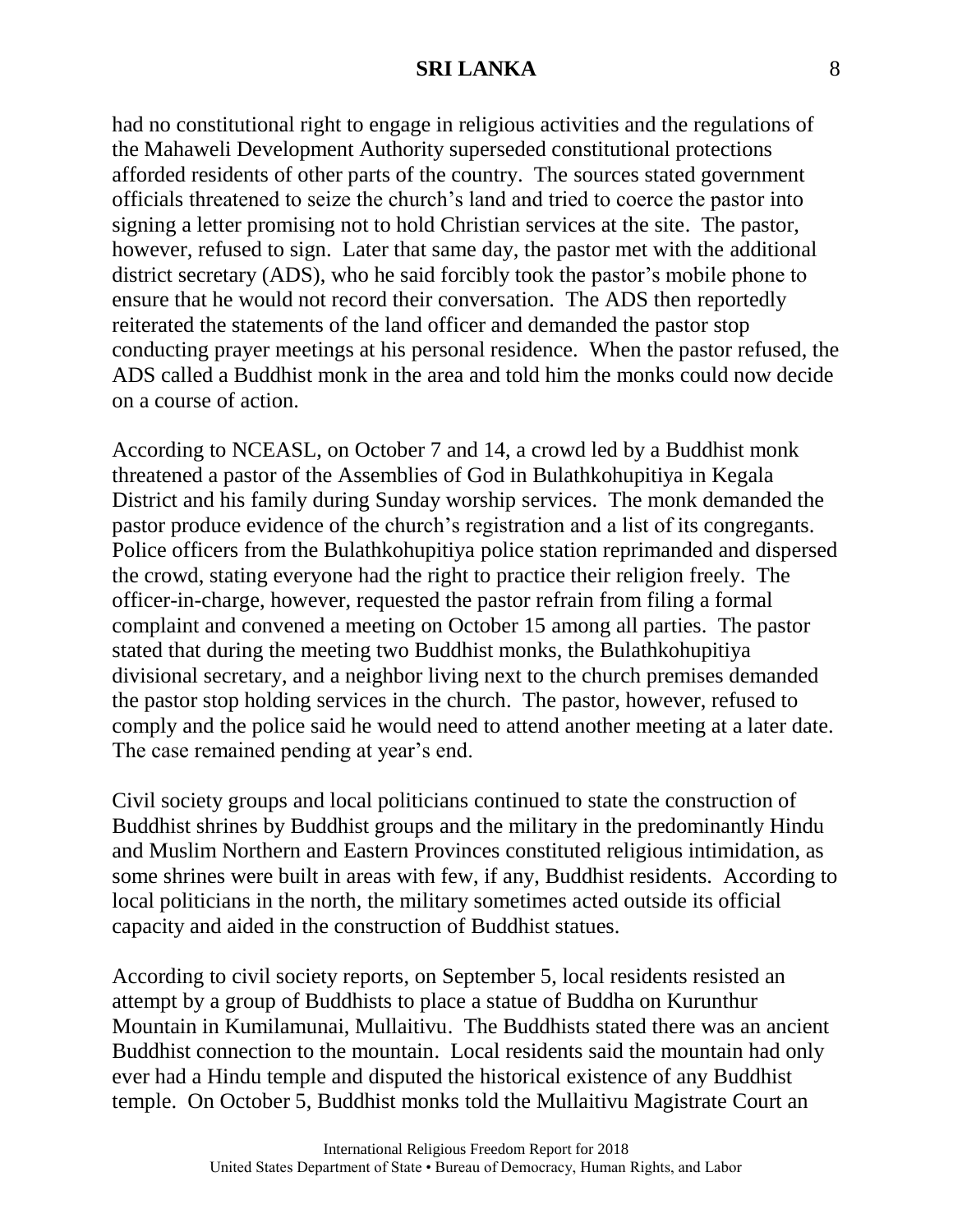official Buddhist archeological site was located on the site and requested the court permit construction of a shrine there. The court refused to grant permission. The government's Archaeological Department told the court it had deputized local Buddhist monks to carry out an archeological site survey since the Archaeological Department was short of funds.

According to the Jehovah's Witnesses community, the group continued to have difficulty obtaining approval to build houses of worship. Local government officials cited the 2008 circular and forwarded all new Kingdom Hall construction applications to the Ministry of Tourism Development and Christian Affairs. According to Jehovah's Witnesses, during the year the ministry did not issue any approvals for building applications, even when local authorities had no objections.

Jehovah's Witnesses said that the Madampe Chilaw local council in Puttalam District, Northwestern Province, rejected an application to build a Kingdom Hall, stating "the approval cannot be granted as this can cause religious disharmony in the area." The Jehovah's Witnesses filed a complaint with the Human Rights Commission. At a meeting convened by the Human Rights Commission on August 9, the council said the proposed building site was located in an area that had experienced violent clashes between Christians and Buddhists, and offered to approve a building application on a different piece of land. The matter remained unresolved at year's end.

On September 11, the Cabinet of Ministers approved a proposal submitted by the minister of Hindu religious affairs to enact legislation banning animal sacrifices at places of worship. The bill, which was pending in parliament at year's end, would prohibit the sacrifice of any animal, including birds, on the premises of or within a Hindu temple.

Although religious education remained compulsory in state-funded schools, not all schools had sufficient resources to teach all four recognized religions, and according to civil society groups, some students were forced to study religions other than their own. Government schools frequently experienced a shortage of teachers, sometimes requiring available teachers to teach the curriculum of a faith different from their own.

Religious schools continued to receive state funding for facilities and personnel and to be under the purview of the central government and/or provincial ministry of education. While the law requires government and semigovernment schools, some religiously affiliated, to accept students of all faiths, there were some reports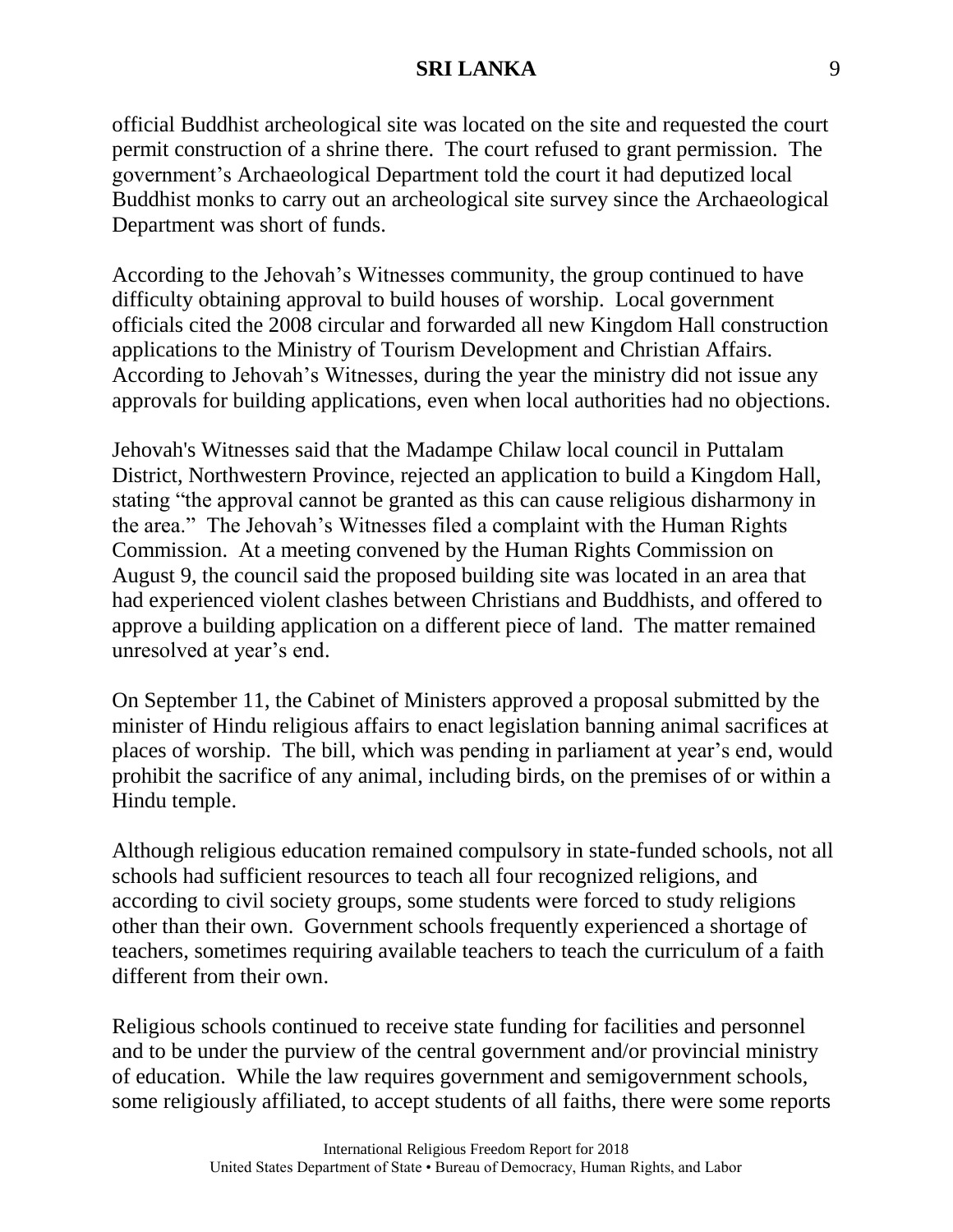of schools refusing students admission on religious grounds. According to human rights groups, in August the principal of a Catholic school in Wattala refused to admit a child to school because she was a "non-RC (other than Roman Catholic) Christian."

## **Section III. Status of Societal Respect for Religious Freedom**

Because religion, language, and ethnicity are closely linked, it was difficult to categorize many incidents as being solely based on religious identity.

According to civil society groups, social media campaigns targeting religious minorities fueled hatred and incited violence. According to press reports and civil society, Buddhist nationalist groups such as the BBS continued to promote the supremacy of the ethnic Sinhalese Buddhist majority and denigrate religious and ethnic minorities, especially via social media.

Civil society observers expressed concern the rhetoric of the BBS and other Buddhist nationalist groups incited societal actors to commit acts of violence against members of religious minority groups. Instigators of the violence in the March Kandy riots used social media to mobilize anti-Muslim crowds.

The NCEASL documented 74 cases of attacks on churches, intimidation of and violence against pastors and their congregations, and obstruction of worship services during the year, compared with 97 cases in 2017.

The Jehovah's Witnesses community reported discrimination and abuse against members of their community. According to Jehovah's Witnesses, on February 28 in Nikaweratiya, Northwestern Province, two Buddhist monks approached two female adherents at a bus stop and asked to see their identity cards. The monks reportedly also took pictures of the women, forcibly took literature from one of the women's bags, and threatened to strip them and eject them from the area. According to Jehovah's Witnesses, at a subsequent police inquiry on March 5, the monks arrived with a crowd of more than one hundred who "behaved in a very frenzied manner," causing the women to fear for their personal safety. Subsequently police told the owner of the house where Jehovah's Witnesses meetings took place to stop allowing meetings to be held on her property. A legal case concerning the matter was pending at year's end.

According to members of the Jehovah's Witnesses community, on January 10, two adherents were returning from religious teaching when a Buddhist monk named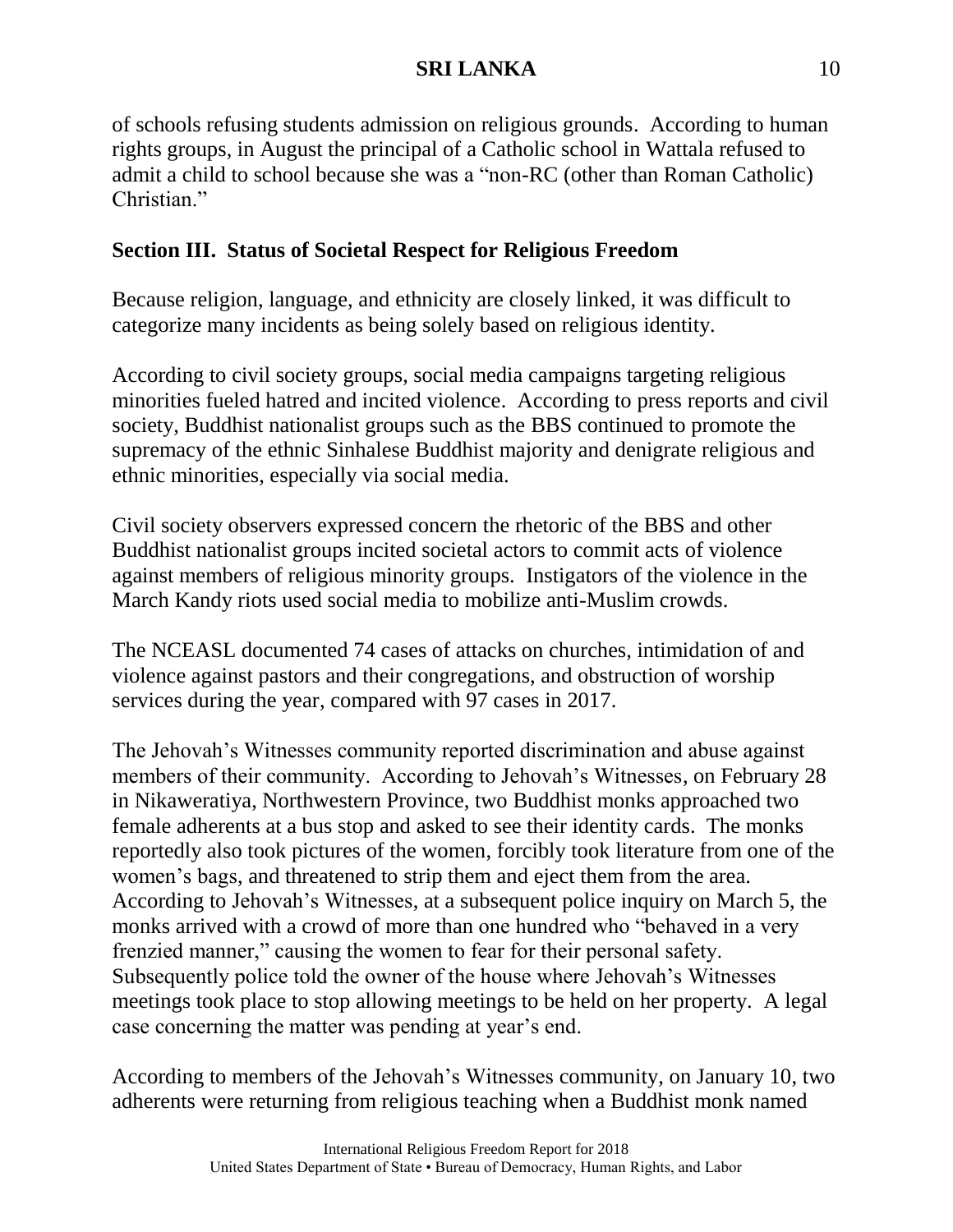Saddarathne, whom the Jehovah's Witnesses identified as the chief monk of the Shrawasthipura Buddhist Temple, approached and intimidated them while recording a video. Saddarathne then reportedly assaulted one of them with a staff. Police arrested the monk on January 27 and released him on bail. The case remained unresolved at year's end.

On March 26, an NGO reported unidentified individuals threw stones at the Lighthouse Church at Pupuressa in Kandy, damaging its roof. On March 28, the pastor lodged a complaint at the Gampola Police Station. No suspects were arrested.

According to NGO sources, on October 21, a crowd of approximately 100, including a Hindu priest and the chairman of a Hindu temple, issued death threats and verbally abused a Christian pastor and congregants of the Foursquare Church in Batticaloa. The Hindu priest reportedly stated the church was located on land belonging to the temple. The landowner, who had leased the land to the church, later produced his title deed to the land in question. The pastor stated police admonished the Hindu priest and the chairperson of the temple for their actions and threatened to arrest them if they disrupted the Christian worship activities in the future.

According to civil society sources, on October 20, the coordinating secretary to the chief minister of Uva Province ordered an Assemblies of God pastor in Badulla District to attend an official meeting. When the pastor arrived at the meeting, three villagers demanded the pastor stop construction of a church and attempted to persuade the coordinating secretary to support them. The official, however, affirmed the pastor's right to carry out his religious worship activities.

Civil society organizations continued efforts to strengthen the capacity of religious and community leaders to lead peacebuilding activities through district-level interreligious reconciliation committees, consisting of religious and civic leaders and laypersons from different faith traditions and ethnicities. The National Peace Council of Sri Lanka created these committees in 2010 following the end of the civil war, fought between the predominantly Buddhist Sinhalese majority and the primarily Hindu and Christian Tamil minority.

The number of Christian groups worshiping in "house churches" (i.e., outside formally designated places of worship) grew.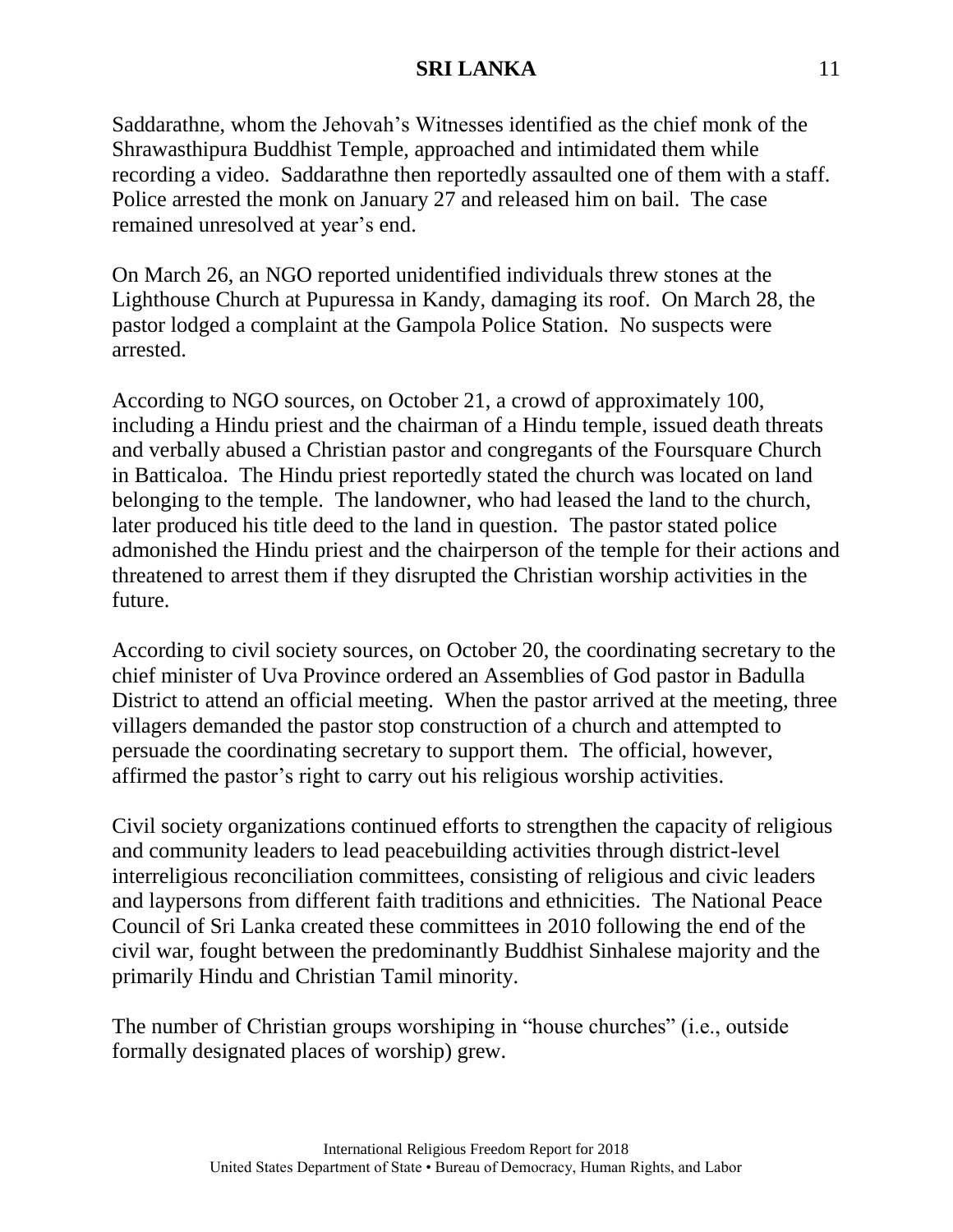The Jehovah's Witnesses online news outlet JW.org reported that from July 6 to July 8, more than 14,200 Jehovah's Witnesses from seven countries met in Colombo for the first "Be Courageous" Special Convention ever held in the country. At the convention, participants discussed religious issues, baptized individuals, and attended activities highlighting Sri Lankan culture.

According to the Asia Evangelical Alliance, from July 17 to July 20, a group of 22 lawyers and academics from the South Asia region held the South Asia Legal Consultation, entitled "Defending Religious Freedom," in Colombo. Deputy Secretary General of the World Evangelical Alliance Godfrey Yogarajah and Director of the Asian Evangelical Alliance's Religious Liberty Commission Yamini Ravindran were among the participants. Among the topics discussed were common trends, challenges, and strategies to promote religious freedom in the region.

# **Section IV. U.S. Government Policy and Engagement**

In regular meetings with the president, prime minister, and other senior government officials, the Ambassador emphasized the need for respect for and inclusion of ethnic and religious minorities as part of the post-conflict reconciliation process. During times of heightened religious and ethnic tensions, such as during the anti-Muslim riots in Kandy in March, the Ambassador urged political leaders to defuse the immediate crisis and called on citizens to disavow religious violence. Embassy officers also met regularly with cabinet ministers with religious portfolios to encourage them to build ties across religions. In response specifically to the Kandy riots, the Ambassador made a public statement condemning the violence and conveyed on social media his support for freedom of religion and protection from violence. In addition, the embassy engaged with leaders of the government to urge them to take effective steps to end the violence.

Department of State and embassy officials met with Muslim, Christian, Buddhist, and Hindu civil society activists and victims of reported attacks across the country to gauge the climate for religious minorities. In addition, embassy and visiting Department of State officials met with religious groups, civil society organizations, and government officials to express concern about harassment of, attacks on, and government and societal discrimination against members of religious minority groups.

In March the Department of State Special Advisor for Religious Minorities attended a conference hosted by the Religious Freedom Institute and engaged with